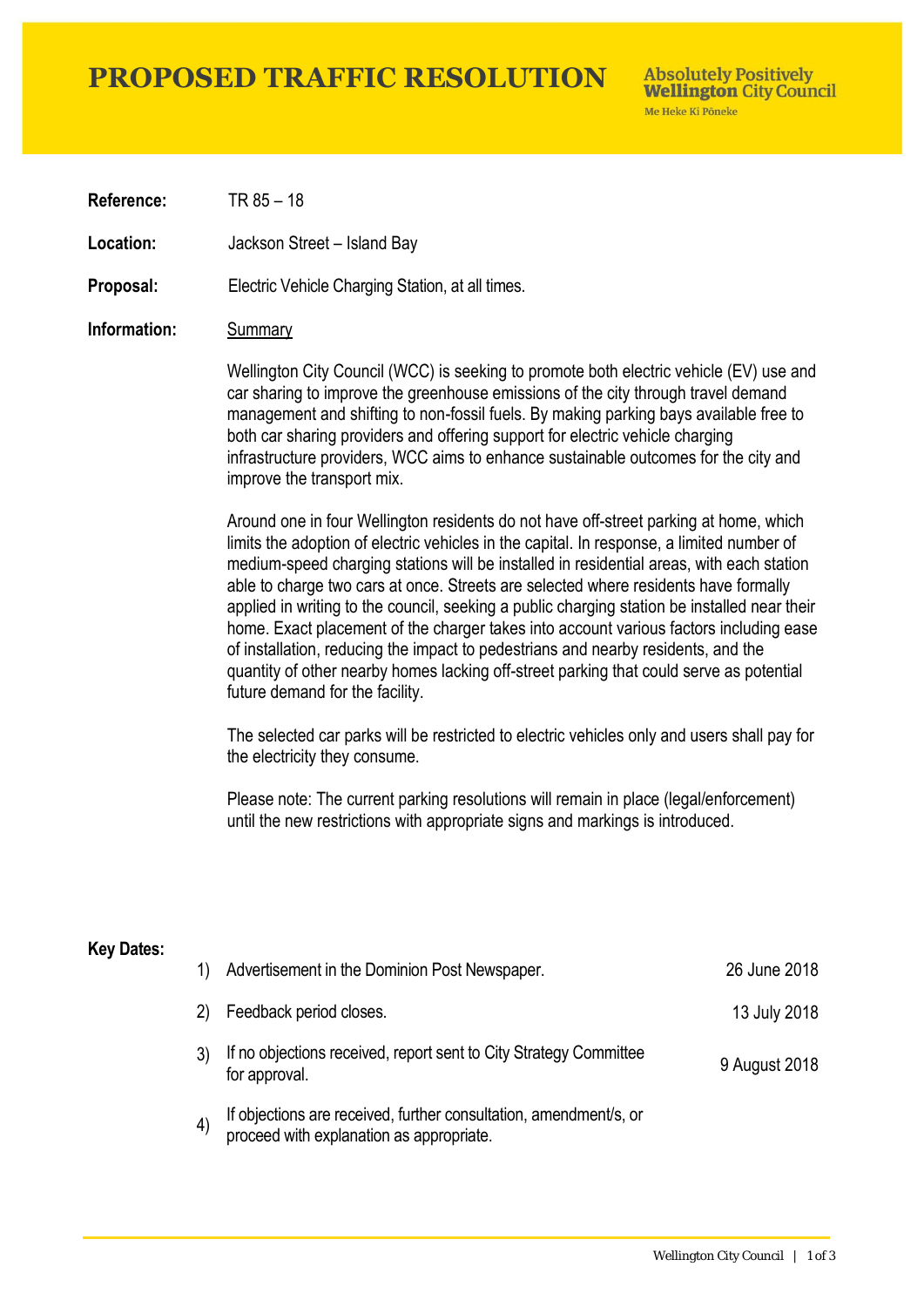## **PROPOSED TRAFFIC RESOLUTION**

### **Legal Description:**

*Add to Schedule B (Class Restricted) of the Traffic Restrictions Schedule* 

| <b>Column One</b>     | <b>Column Two</b>                                                                | <b>Column Three</b>                                                                                                                                                                                                                                              |
|-----------------------|----------------------------------------------------------------------------------|------------------------------------------------------------------------------------------------------------------------------------------------------------------------------------------------------------------------------------------------------------------|
| <b>Jackson Street</b> | Parking place in the form<br>of electric vehicles only<br>parking, at all times. | South side, commencing 418.6<br>metres east of its intersection with<br>Melbourne Street (Grid coordinates<br>$X = 1,748,655.420 m$<br>$Y = 5,423,111.060$ m) and extending<br>in a north-easterly direction following<br>the southern kerbline for 11.2 metres. |

**Date:** 20/06/18

**Prepared By:** Charles Kingsford **(Principal Traffic Engineer, T/L) Approved By:** Steve Spence **(Chief Advisor, Transport & Infrastructure)**

## **WCC Contact:**

### Sigurd Magnusson **Sustainability Advisor**

Wellington City Council 101 Wakefield Street / PO Box 2199, Wellington Phone: +64 4 803 8697 Email: electricvehicles@wcc.govt.nz